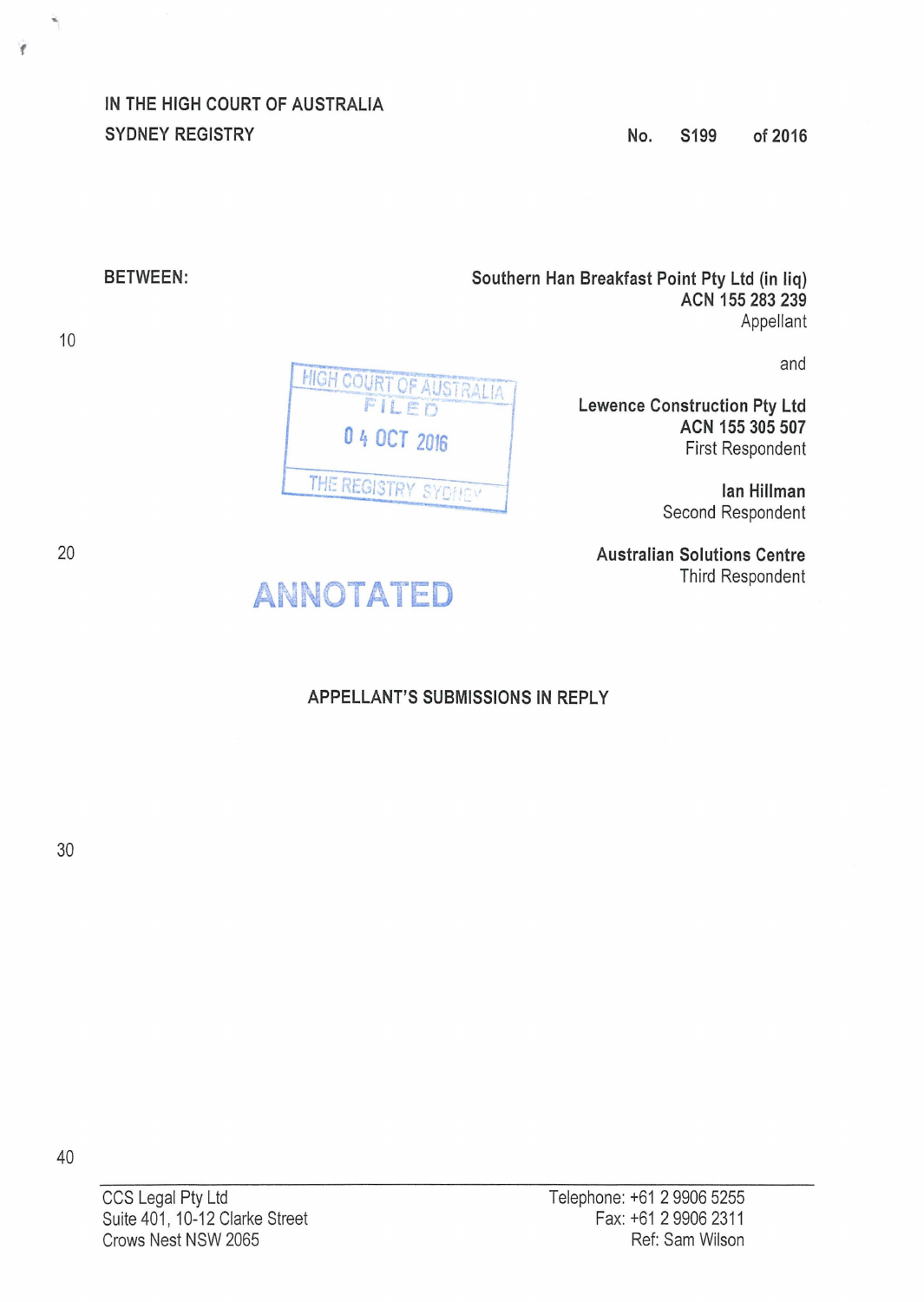#### **Ground 2: The jurisdictional fact issue**

ý

- 1. The first issue in this appeal is whether the existence of a reference date is a jurisdictional fact.
- 2. The respondent directs the vast bulk of its submissions **(RS)** to the proposition that a payment claim can validly be served even if there is no reference date. lt addresses the argument that the existence of a reference date is a jurisdictional fact for an adjudicator  $-$  that is, a fact the existence of which is essential to the making of a valid adjudicator's determination  $-$  in only two paragraphs at [102]-[103]. The contention in those paragraphs is that it would be illogical if a person could, absent a reference date, validly serve a payment claim, but an adjudicator could not validly determine that a progress payment was due.
- 10 3. There are two problems with this contention. The first is that it undermines the respondent's own argument: it suggests that if Parliament did not intend to permit an adjudicator to make a valid determination absent a reference date, then Parliament also did not intend a valid payment claim to be served absent a reference date. The second is that there is no illogicality in that position at all. There is no difficulty in the proposition that Parliament would intend to permit a decisionmaker to consider whether to exercise a power while not permitting the decision-maker, having so considered the exercise of the power and if certain circumstances obtain, to exercise the power in a particular way. That was the point made by French CJ in the Public Service Association Case cited at [81] of the AS.
- 4. The respondent argues that the appellant should not be entitled to contend that the existence of 20 a reference date is a jurisdictional precondition to the exercise of the power to make a valid determination under s 22(1). To the extent that the respondent suggests that this argument is not covered by ground 2 of the Notice of Appeal, that suggestion should not be accepted. Ground 2 (see **AB 419)** asserts: "The Court erred in concluding that the existence of a reference date to support a payment claim under the [Act] is not a jurisdictional fact (and that hence it is for an adjudicator under the Act to determine)." That ground on its face concerns the point in time at which an adjudicator is exercising power, not the point in time at which a payment claim is served. What an adjudicator adjudicates at that time is a payment claim: s 17(1). The appellant's point is that, absent a reference date to support such a claim, the adjudicator has no power to determine that there is an entitlement to a progress payment under s 22(1). That point is well 30 covered by the ground.
- 5. The point was also in issue below. The appellant's pleading states: "The Plaintiff contends that as there were no reference dates available to the first defendant under the Act, the Second Defendant ("the adjudicator") had no jurisdiction to make a determination under the Act": **AB 12.16-18.** Further, under "Issues Likely to Arise", the appellant identified the following: "Whether the adjudicator committed a jurisdictional error by determining there were reference dates available under the Act": **AB 12.28-29.** In the Court of Appeal, the appellant relied upon cases in which the courts have acted on the premise that the existence of a reference date was for the Court to determine or where the identification of a reference date by the Court was an essential step in determining whether the adjudicator had exceeded his or her jurisdiction: eg BM Alliance 40 Coal Operations Pty Ltd v BGC Contracting Ltd [2012] QSC 346, where Applegarth J made the comments referred to in paragraph 16 below **(BM Alliance).** 
	- 6. The s 22(1) and s 13(1) points are in truth both aspects of the same underlying contention  $-$  an adjudicator's determination is invalid if it was not supported by a valid reference date. That underlying contention was squarely pleaded by the appellant: see paragraphs 21(a) and (c) of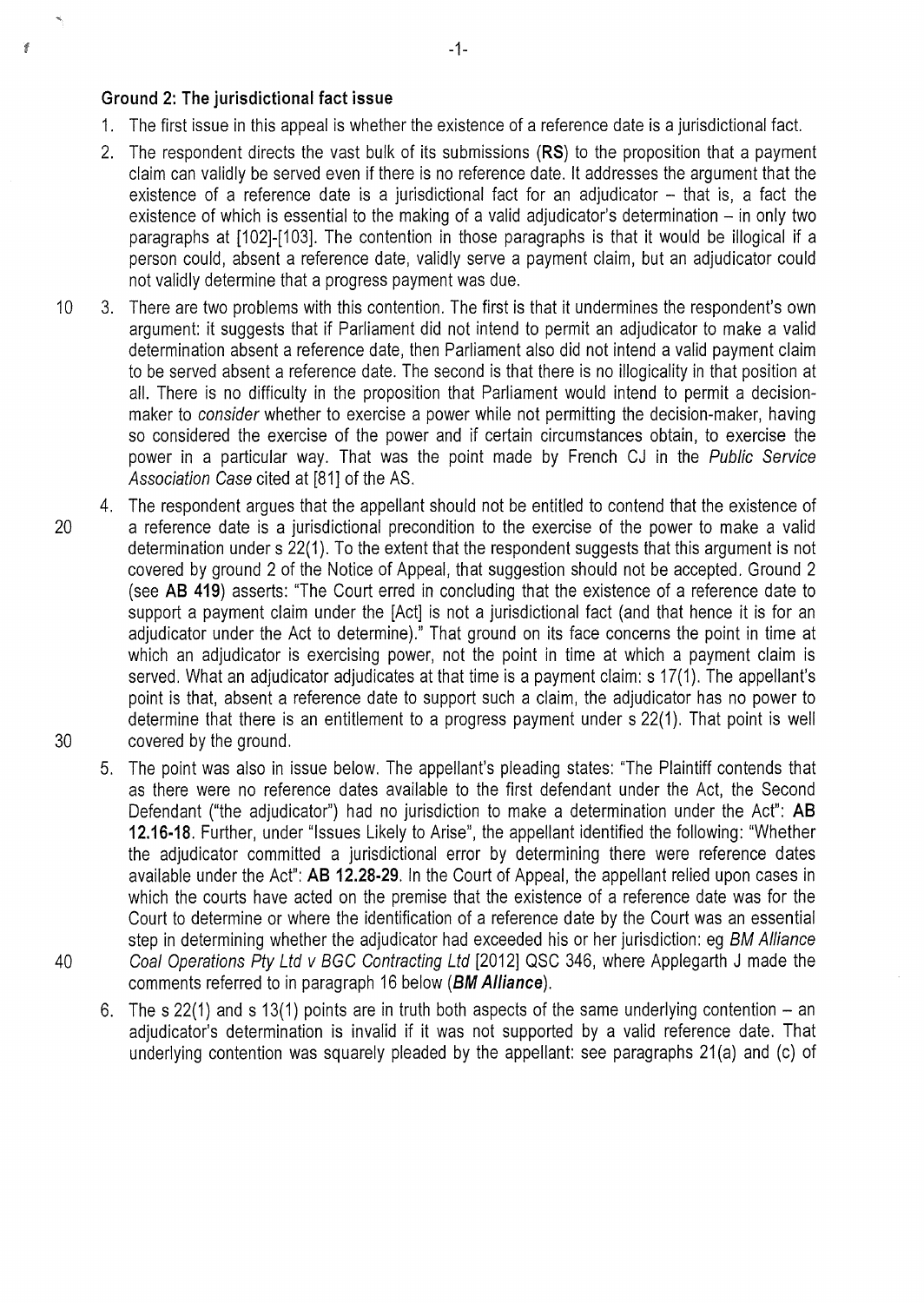the Amended Technology and Construction List Statement **(AB 15).** That underlying contention was also squarely put on the special leave application: see [2016] HCATrans 173 at 291-296.1

- 7. The s 22(1) aspect of the appellant's question involves a pure question of law. The respondent correctly identifies no prejudice to it. Indeed, on the respondent's case, the s 22(1) aspect is wholly dispensed with by the reasoning on the s 13(1) aspect of the argument. The respondent advances no reason why this case is not an appropriate vehicle to decide the s 22(1) aspect of the argument: cf RS [97].
- 8. Even if attention is confined to the s 13(1) aspect of the argument, ground 2 should be allowed. The constructional arguments advanced at [57]-[77] of the appellant's submissions **(AS)** are all 10 reasons why a reference date is a jurisdictional precondition to service of a valid payment claim.
	- 9. The respondent's primary contention is that, absent a reference date, a valid payment claim can be served because s 13(1) permits service of payment claims by persons who only "claim" to be entitled to a progress payment: RS [28]-[29]. The answer to this contention is at AS [71]-[77]: Parliament's concern was to ensure that a payment claim could be served even if there was a dispute as to quantum; it was no part of Parliament's concern to ensure that those who could not have an entitlement to a progress payment be entitled to serve payment claims.
- 10. lt is significant in this respect that the respondent fails altogether to deal with the appellant's argument at AS [83] that service of a payment claim gives rise to significant contingent rights. On the respondent's approach, an obligation to pay could arise (pursuant to s 14(4)) even if there is 20 no entitlement under s 8(1): cf **AB 383 [43].**
- 11. Contrary to the respondent's submissions at RS [23]-[27], the statutory phrase "a person referred to in section 8(1)" does not encompass persons who cannot have an entitlement to a progress payment because no valid reference date has arisen. The persons referred to in s 8(1) are persons who have "undertaken to carry out construction work, or ... to supply related goods and services under the contract" (emphasis added). The term, "the contract", is a reference back to the introductory words in s 8(1), which read "On and from each reference date under a construction contract ... ". The term, "the contract", in s 8(1)(a) and (b) is thus a reference to a contract "under" which there is a reference date. There is no such contract if there is no reference date. The respondent's submissions at RS [26] obscure this point by omitting the 30 relevant statutory language, "the contract".
	- 12. The respondent appears to accept at RS [27] that a person cannot serve a valid payment claim if the person has not undertaken to carry out a relevant kind of work under "a construction contract" of the statutory kind. If that be so, then ground 2 should succeed  $-$  for there is no contract of the statutory kind if there is no reference date under it.
- 13. The respondent's submissions regarding legislative history at RS [30]-[43] also do not prove its point. The respondent emphasises that the Discussion Paper referred to "a person who has undertaken to carry out construction work or who has supplied related goods or services" – and from that the respondent suggests that that was the only class of persons which Parliament intended to refer to in s 13(1). However, on the respondent's logic, because the Discussion 40 Paper did not refer to a construction contract, the existence of a construction contract would not be a jurisdictional precondition to the service of a valid payment claim. But the respondent accepts that there is a jurisdictional need for such a contract: RS [62]. The respondent's arguments regarding the Discussion Paper are an example of this Court's statement in The Pilbara Infrastructure Pty Ltd v Australian Competition Tribunal (2012) 246 CLR 379 at [74]: "little is to be gained by trawling through the extrinsic material with a fine gauge net".

ś

 $\mathbf{1}$ 'We respectfully submit that an adjudicator does not have the power to award an amount where no entitlement at all arises because there is no - there is an absence of this central requirement, and we emphasise that the Act draws a distinction between the questions of the amount of the progress payment, which is solely a matter for the adjudicator, a valuation exercise, and questions of entitlement in the first place.<sup>\*</sup>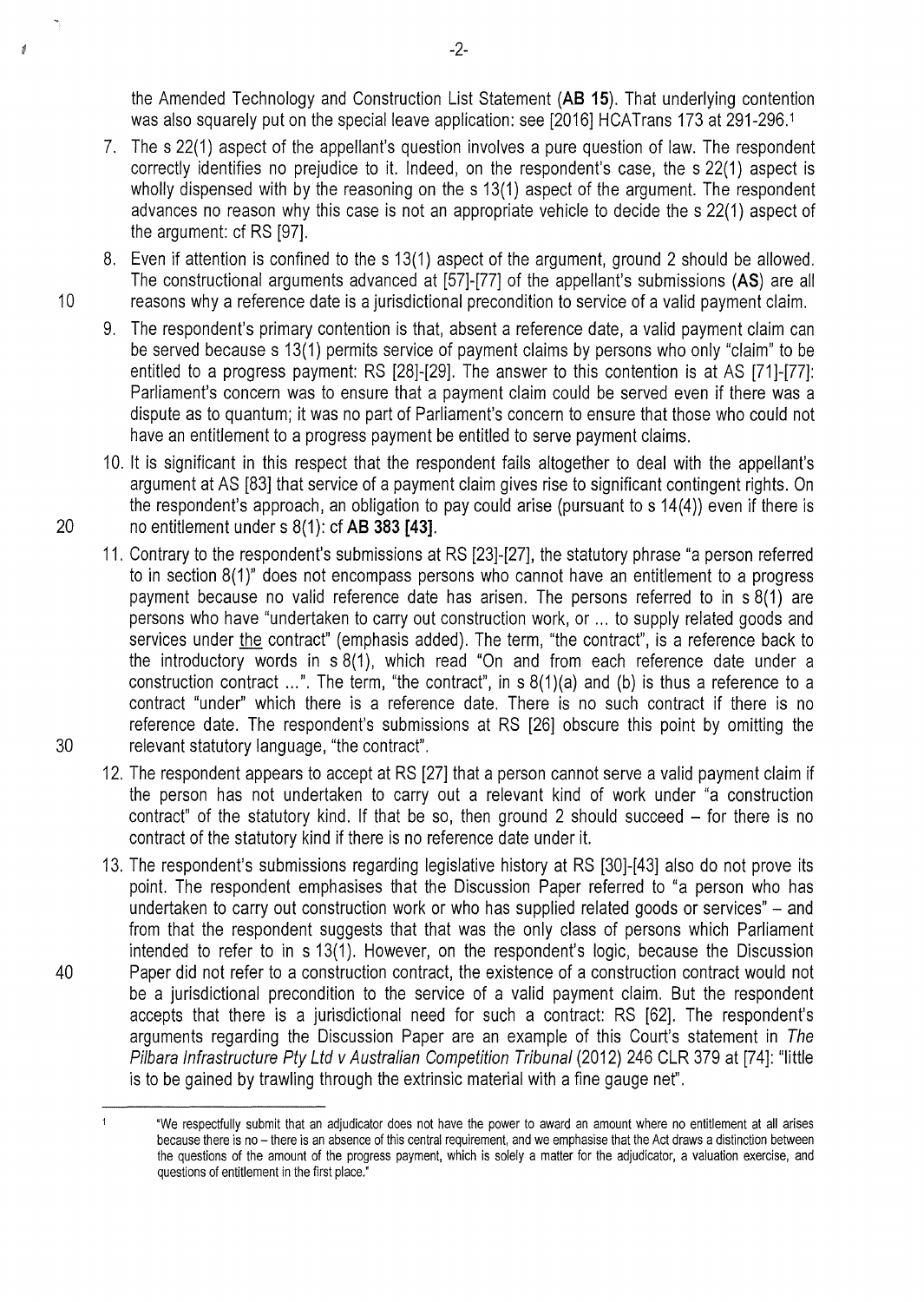- 14. The respondent also submits that its contention is consistent with a statutory purpose of requiring a "statutory early warning": see RS [44]. The respondent's point is that recipients of payment claims should not be able to take jurisdictional objections to the claim. The respondent makes a similar point at [48]-[49], that the object of the Act is to implement a "pay now, argue later" scheme. These points prove are overbroad – they suggest, contrary to the respondent's concession at RS [62] that there should be no jurisdictional constraints on service of a payment claim. The real question for the Court is which facts are jurisdictional and which are not.
- 15. lt is an error to attempt to construe the Act by reference to the facts of this case, as the respondent invites the Court to do at RS [51]-[54]. It is also an error to construe the Act by 10 reference to "extreme examples and distorting possibilities", as the respondent invites with its analysis of milestone payments at RS [56]-[57]: cf Shaw v Minister for Immigration and Multicultural Affairs (2003) 218 CLR 28 at [32]. See also CPCF v Minister for Immigration and Border Protection (2015) 255 CLR 514 at [99].
- 16. The respondent disputes (at RS [64]-[67]) the appellant's submission at AS [59] that Parliament has relevantly drawn a line between questions of **entitlement** to a progress payment and questions of the **amount** of that payment. The respondent relies upon Applegarth J's statement in John Holland Pty Ltd v TAC Pacific Pty Ltd [2010] 1 Qd R 302 at [66] that adjudicators are required to construe the terms of the contract, and disputes "are often attended with considerable complexity". There are two answers to this. First, it is undoubtedly correct that 20 calculation of the amount of the progress payment (if any) pursuant to sections 9 and 10 can involve difficult, contentious issues; John Holland was such a case (concerning variations). Secondly, Applegarth J has elsewhere drawn a distinction between entitlement and quantification: BM Alliance at [6],<sup>2</sup> under the heading "The Scheme of the Act and 'jurisdictional error"': "In general terms, in a case in which the jurisdiction of the adjudicator to make a decision is engaged, the adjudicator is empowered to determine under s 26 of the Act the extent and value of construction work and related goods and services."3 (Applegarth J has also held that the existence of a reference date is a jurisdictional matter: Lean Field Development Pty Ltd v E & I Global Solutions Pty Ltd [2014] QSC 293; [2016] 1 Qd R 30 at [15], referred to but not followed by the Court of Appeal in these proceedings: AB 386.22).
- 30 17. In response to RS [93], the key point is that the amendment to s 13(1) was in response to an argument of the type put at first instance in Beckhaus Pty Ltd v Brewarrina Shire Council: AS [74]. Contrary to RS [93], in the paragraph of the appellant's submissions in the Court below relied upon by the respondent, the appellant expressly stated that the Court of Appeal's decision ((2003) 56 NSWLR 576) "did not expressly deal with this matter and in any event the judgment post-dated the amendment to s 13(1 )": fn 25.

## Notice of Contention Ground 1(a): the contractual question on the assumption that the **contract was not validly terminated**

18. The issue raised by the Notice of Contention is whether the parties intended reference dates to continue to accrue after the appellant took the work out the respondent's hands. Nowhere in its 40 submissions does the respondent properly attend to that question. Rather, it makes the same error as the Court of Appeal made on the termination assumption – by assuming that reference dates accrue unless some positive intention to the contrary can be discerned: see RS [111]. The error is that the Act creates no positive right to reference dates, such that the court's task is to discern a contractual intention to derogate from that right. The question is, instead, that stated in s 8(2), namely, whether the contract makes "express provision" with respect to the matter of reference dates.

À

Overturned on other grounds, sub. nom., BM Alliance Coal Operations Pty Ltd v BGC Contracting [2015] 1 Qd R 228.  $\overline{2}$ 

 $\overline{3}$ Section 26(1)(a) of the Building and Construction Industry Payments Act 2004 (Qid) is relevantly analogous to s 22(1)(a) of the NSW Act.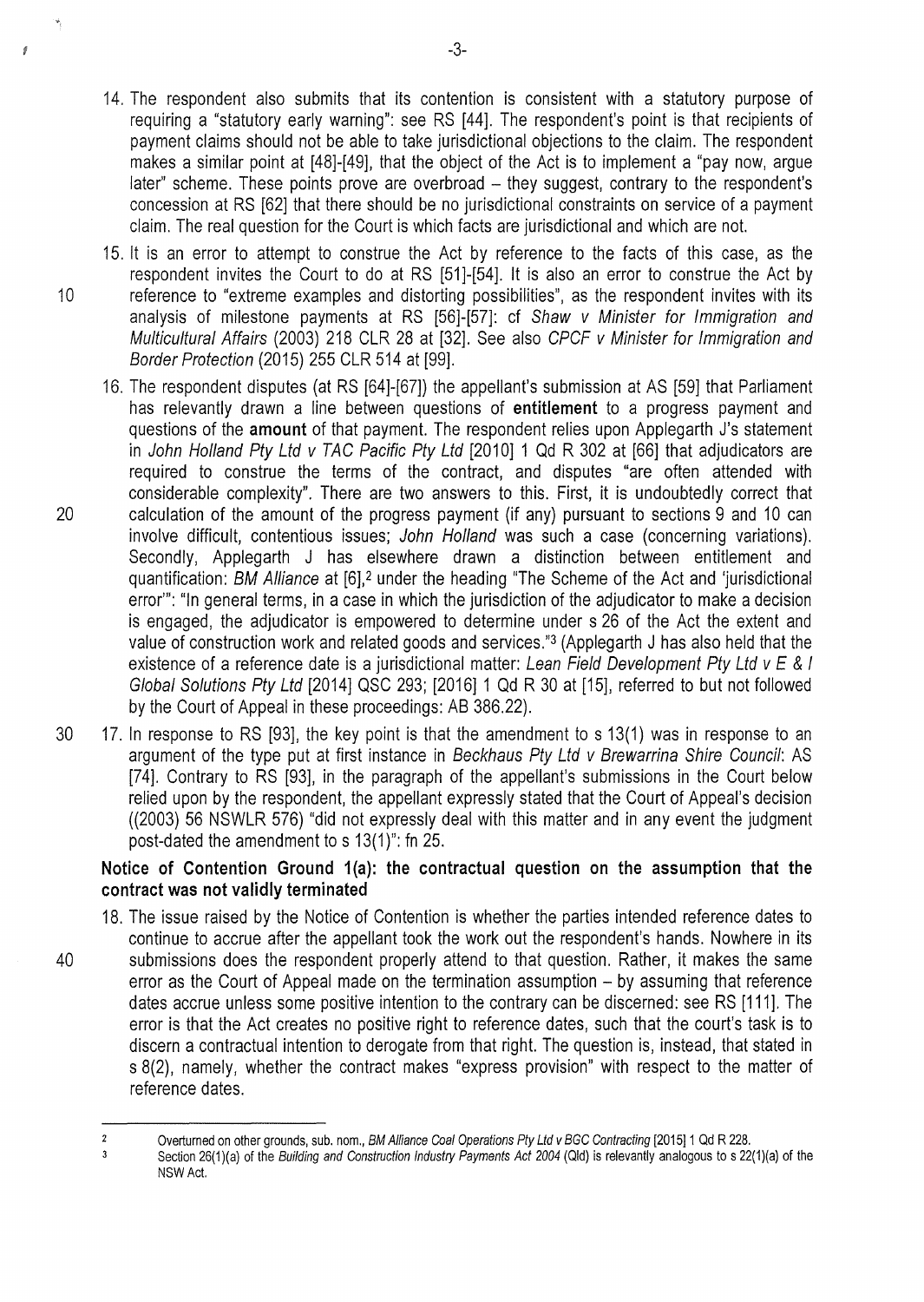- 19. The respondent's argument on this ground depends on reading qualifications into the word "payment" in cl 39.4 of the Contract [see **AB 68].** The respondent reads "payment" as if it meant "some payments". There is no occasion to read limitations into the otherwise broad words of the Contract. This is particularly so once it is recalled that these provisions concern a defaulting Contractor- one who has committed a substantial breach of contract and has not shown cause.
- 20. The commercial purpose of ell 39.4 and 39.6 was correctly stated by the trial judge, Ball J, at **AB 346 [44]:** "Clause 39.6 provides for a reconciliation of the payments due by the parties when the work is complete. The suspended payments are included in that reconciliation. From a practical point of view, the retention of payments that would have been due but for the suspension 10 provides a form of security to Southern Han in the event that the costs of completion are greater than the price Southern Han would have had to have paid if Lewence had completed the work itself. Any other interpretation involves a strained meaning of the words used and makes little commercial sense."
	- 21. The use of the word "it" in cl 39.4 **[AB 68]** does no more than identify the time at which payments, including progress payments, become payable: cf RS [115]-[118].
- 22. The "doorknob" scenario relied on by the respondent at RS [119]-[121] is another of the distorting possibilities relied on by the respondent, this time in the context of contractual interpretation. At the outset, it can be noted that this scenario could only arise if the "doorknob" breach was a "substantial breach" for which the contractor had failed to show cause. Further, the 20 scenario depends on reading the Principal's power to take out "part" of the work under cl 39.4 **[AB 67]** as permitting the Principal to take out any part of the work in its discretion, including parts of the work unrelated to any existing breach by the Contractor. That is a wholly uncommercial construction. The better view is that the power to take out part of the work applies where there has been a specific breach in respect of that part of the work, such as a wrongful suspension of that work for the purposes of cl 39.2(b)) **[AB 67].** In that case, the Principal has a power to take out that part of the work and must "complete" it in accordance with cl 39.5 **[AB 68].**  Alternatively, there may be an implied term "to the effect that when the [Principal has] expressly stated or by [its] conduct showed that [it] did not intend to complete the works or when after a reasonable time [it] failed to re-start them, the bar on [its] liability to make payments to the 30 contractors must have lifted": cf Tern Construction Group Ltd v RBS Garages Ltd (1992) 34 Con. LR 137 at 146. Either way, the risk of abuse hypothesised by the respondent disappears.

## **Ground 3 and Notice of Contention Ground 1(b): the contractual question on the assumption that the contract was validly terminated**

- 23. The respondent's contention on ground 3 is that the Act permits reference dates to accrue under s 8(2)(a) even if the parties did not intend them to accrue. The respondent's argument assumes that Parliament intended to give courts an unregulated power of extrapolation  $-$  to discern a reference date that is "determined by or in accordance with the terms of the contract" even if it is not determined "under" the contract: see RS [127].
- 24. The respondent identifies no proper basis upon which a court could find that a reference date 40 was determined "by or in accordance with" a contract in circumstances where the parties manifested no intention that that reference date arise. The role which the respondent proposes for the court appears to be one of speculation, ungoverned by legal principle. Such an intention should not be attributed to Parliament.

D